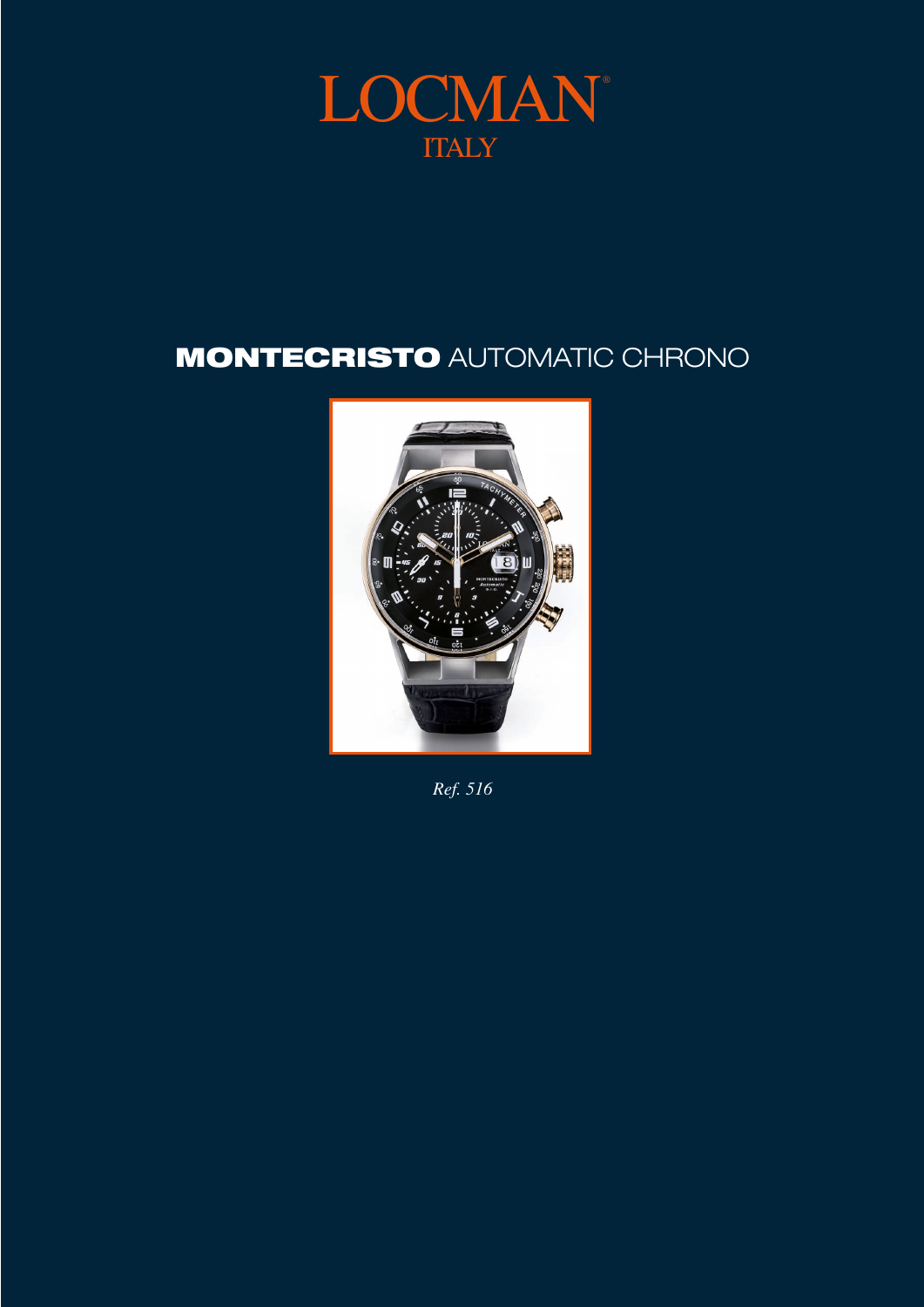



CASE *AISI 316L steel*

CROWN *Screw-down with water resistance system*

> GLASS *Mineral with sapphire treatment*

CASE-BACK *Titanium with glass pane*

> DIAMETER *44mm*

WATER RESISTANCE *Up to 100m*





MOVEMENT

*Automatic chronograph made in partnership with S.I.O. (Scuola Italiana d'Orologeria) and DEPA Swiss*

FEATURES

*Hour, minute and second counters: 30-minute chronograph, 12-hour chronograph and continuous seconds watch*

**WINDING** *Automatic single-direction winding with S.I.O. rotor*

> AUTONOMY *40 hours average*

**WARRANTY** *3 years*